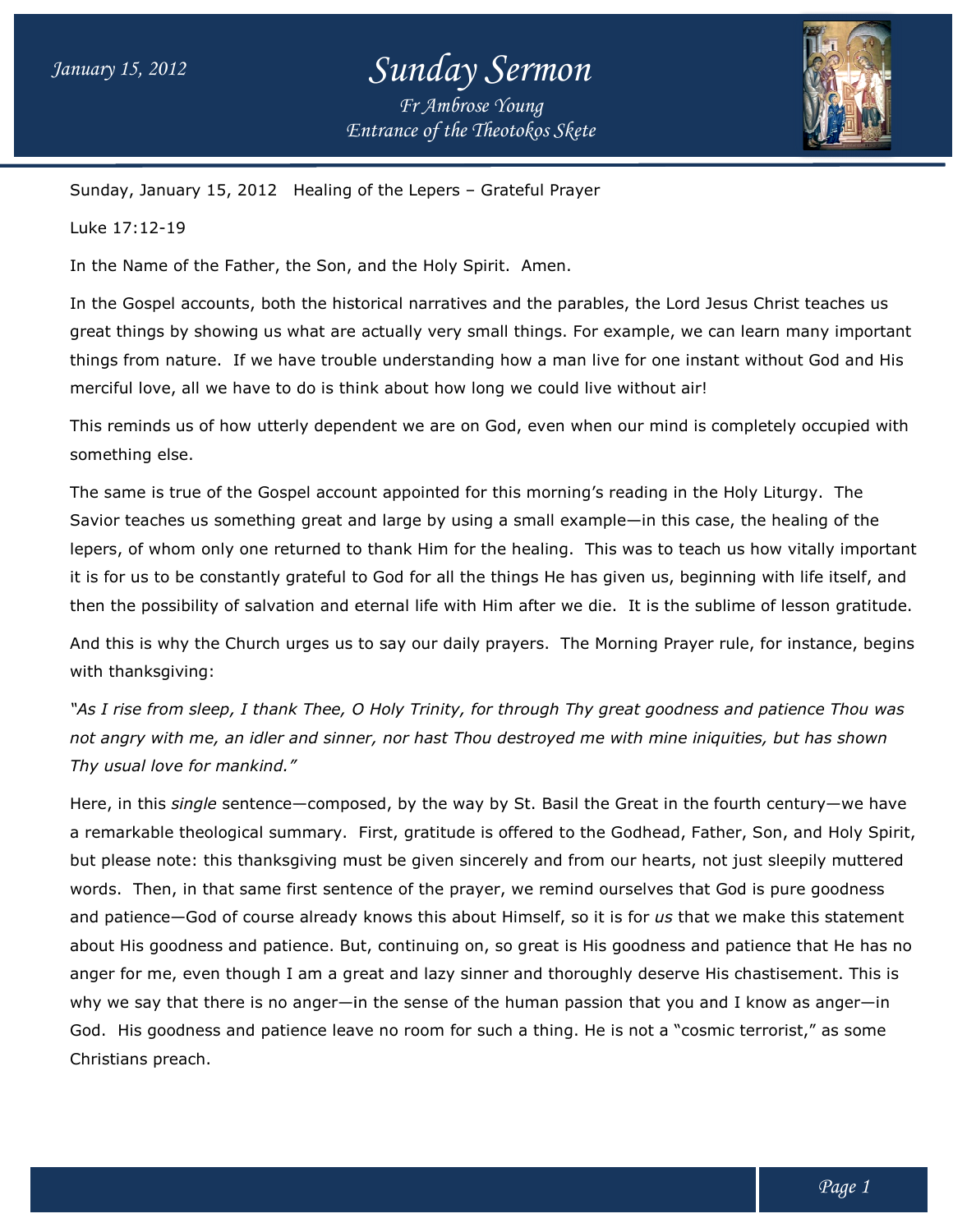## *Entrance of the Theotokos Skete Sunday Sermon Fr Ambrose Young*



And then, this first sentence of the Morning Prayer concludes with the acknowledgement that God has And then, this first sentence of the Morning Prayer concludes with the acknowledgement that God has<br>shown His "usual love for mankind." In other words, He is *endlessly* loving us and *endlessly* patient with us, undeserving as we may, in actual fact, be.

us, undeserving as we may, in actual fact, be.<br>This is echoed in the cry of the lepers in this morning's Gospel. You will remember that they came to Christ, crying out with one voice: "Jesus, Master, have mercy on us!" Brothers and sisters, how many Christ, crying out with one voice: "Jesus, Master, have mercy on us!" Brothers and sisters, how many<br>times do we sing, in the divine services, "Lord have mercy"—just like those lepers calling out to the Lord. And, you see, divine mercy implies *everything*: God's love and patience, His desire to have us with Him for all time and eternity, and His willingness to forgive us and grant whatever we ask for that is for our welfare, health and salvation.

Yet only one of the lepers turned back to thank Jesus. But isn't this like us? We begin our day muttering a morning prayer or skipping it altogether because, we tell ourselves, we are not awake yet or we are running late (and whose fault is that?), not thanking God for anything. Yet He has given us *everything!* all that is good, beautiful and true in our lives has come from Him. Similarly, how often do we come to the end of the day without thanking Him for the blessings of the preceding day, and without asking His all that is good, beautiful and true in our lives has come from Him. Similarly, how often do we come to the<br>end of the day without thanking Him for the blessings of the preceding day, and without asking His<br>forgiveness fo to the radio in bed. Yes, in that case we are like pagans, like unbelievers, like men and women and children *who in fact do NOT believe in God!* f the day without thanking Him for the blessings of the preceding day, and without asking His<br>eness for our sins? We fall drowsily into bed, like pagans, perhaps watching late night TV or listeni<br>radio in bed. Yes, in that

Brothers and sisters, these simple behaviors are among the very important ways in which we clearly demonstrate *whether or not* we are followers of the Lord Jesus Christ, and Him crucified and risen…

Now, we often refer to the Divine Liturgy and Holy Communion as "the Eucharist". Eucharist". This word comes from the Greek, *eucharistia*, which means "thanksgiving." In fact, there are a couple of specific places in the Liturgy where the priest chants, "Let us give *thanks* unto the Lord." the Greek, *eucharistia*, which means "thanksgiving." In fact, there are a couple of specific places in the<br>Liturgy where the priest chants, "Let us give *thanks* unto the Lord."<br>What are we "thanking" Him for? For everyth

are thanking Him for giving Himself, body, soul and *divinity* to us in Holy Communion, the greatest of all the Holy Mysteries of the Church. Yet how often do we really feel thankful as we approach the Holy the Holy Mysteries of the Church. Yet how often do we really feel thankful as we approach the Holy<br>Chalice, or *after* we have received Communion? We bustle back to our places in the church and then, after the dismissal, we hasten to the parish hall to laugh and play and gossip.

Yet our loving God desires nothing more than to draw us closer to Him and to raise us *from* the the dismissal, we hasten to the parish hall to laugh and play and gossip.<br>Yet our loving God desires nothing more than to draw us closer to Him and to raise us *from* the<br>degradation of sin *to* an extremely high and exalt [As St. Nicolai Velimirovitch writes:] "He desires to share His merit with others, His riches with the poor, His glory with the needy and the sorrowing...."